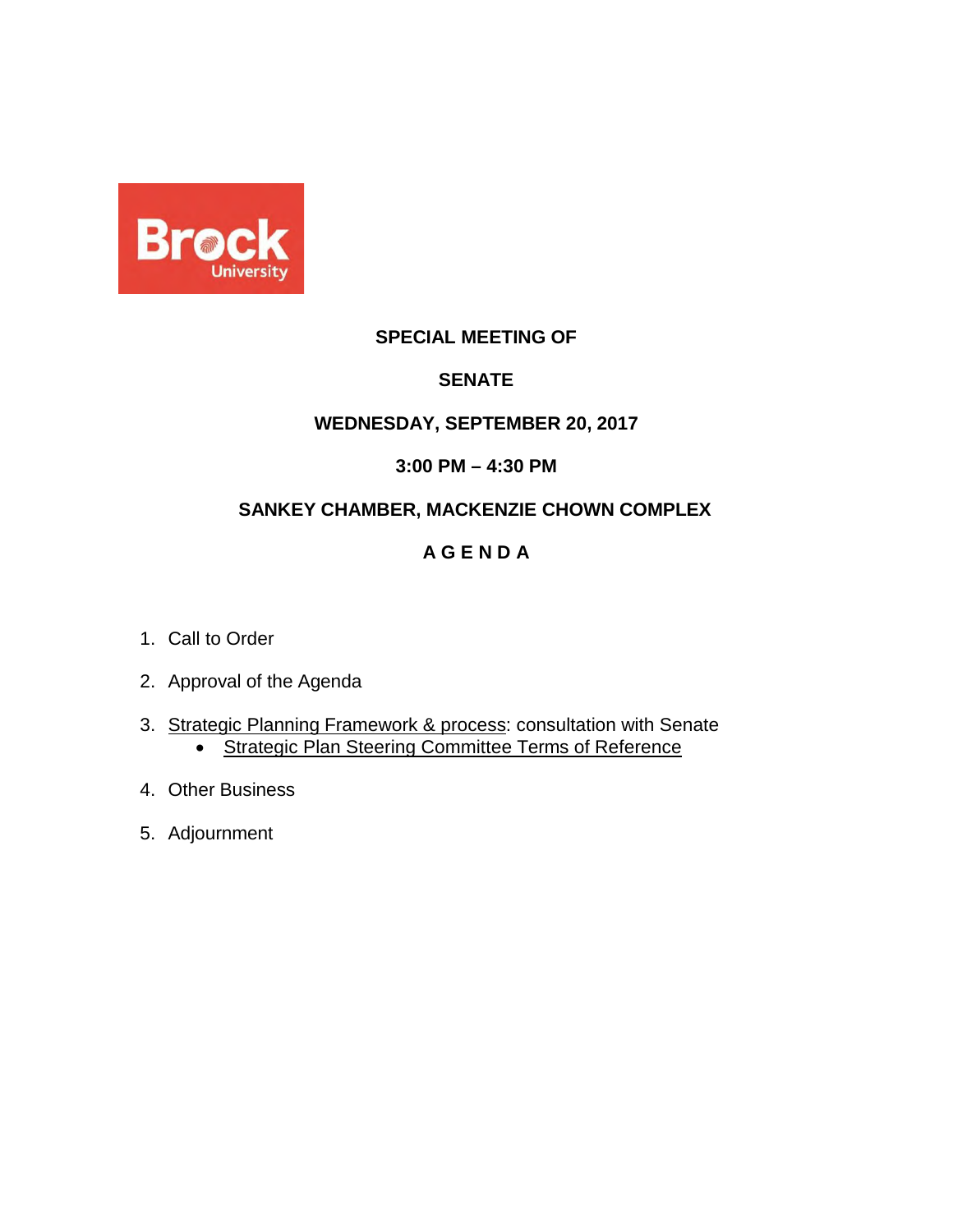# <span id="page-1-0"></span>Brock University Strategic Planning Framework

# Developed by Dr. Gervan Fearon President

September 2017

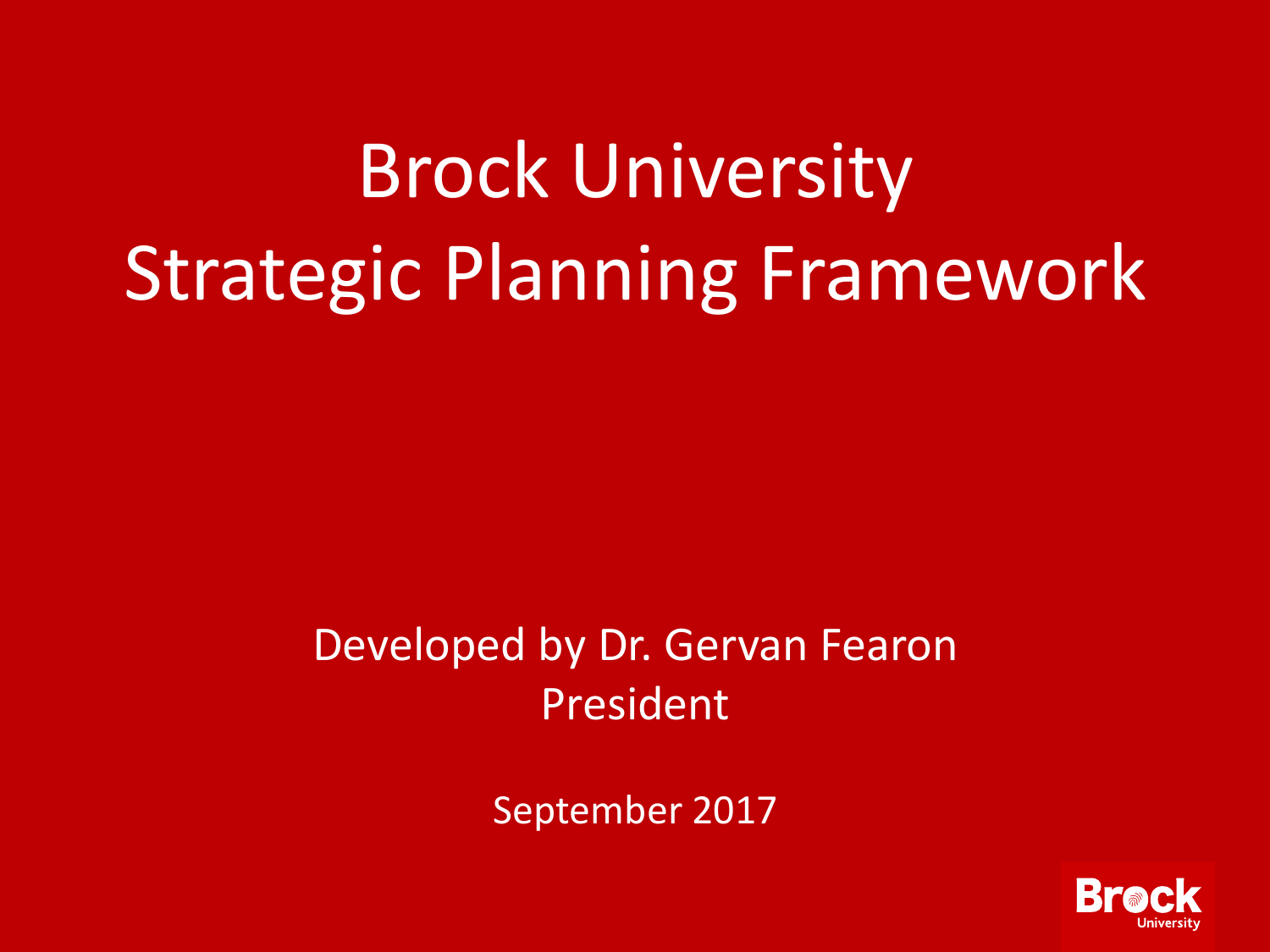# Aim of Institutional Strategic Planning

To establish a shared strategic direction and alignment of the University's programs, services, capacity and structure for the achievement of an agreed-upon strategic profile and positioning of the University, through consultation with the university community and stakeholders, for the consideration by Senate and approval by the Board of Trustees.

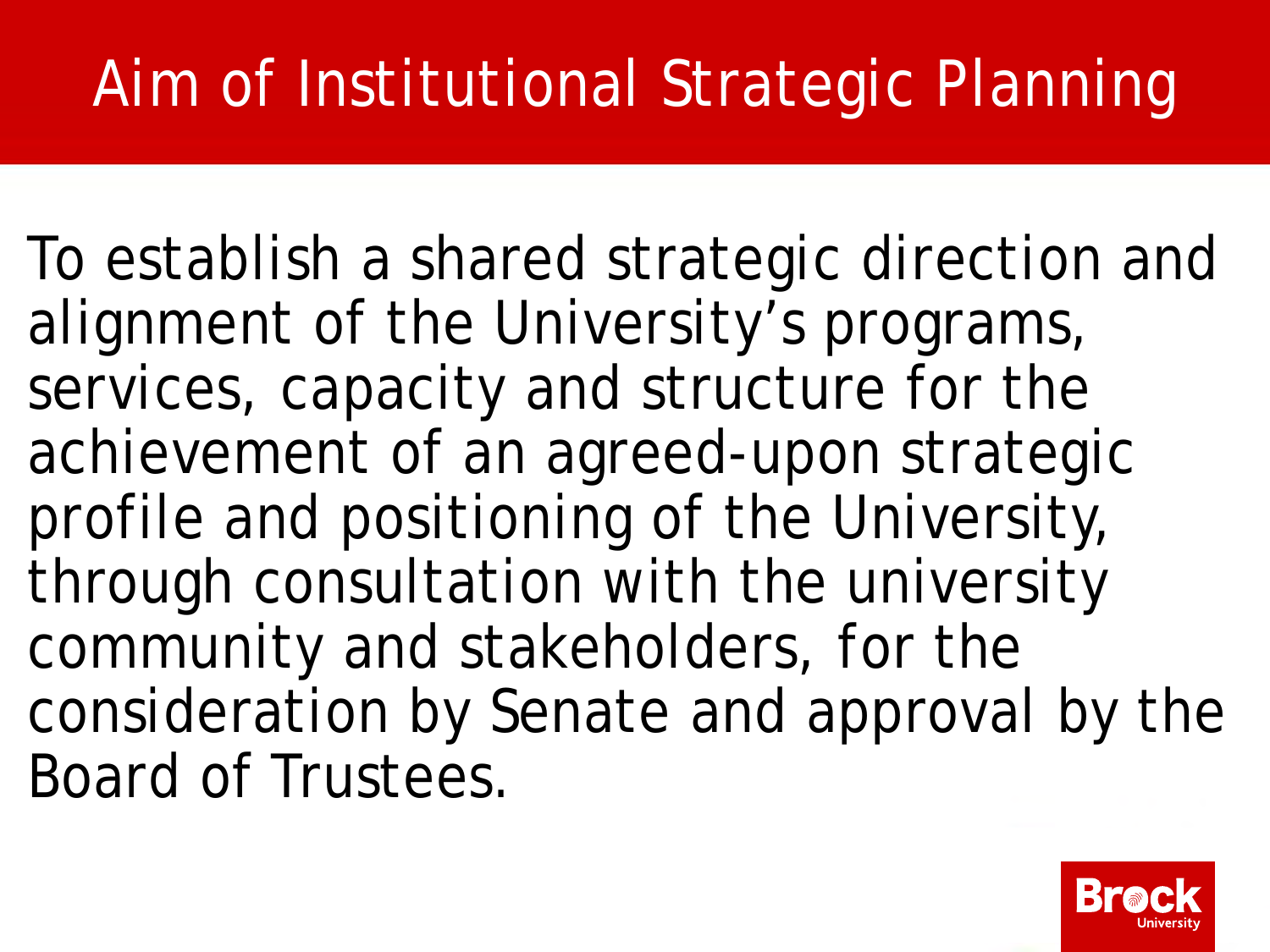# Brock University Act

## **Purpose and objects**

The objects and purposes of the University are,

- a. the advancement of learning and the dissemination of knowledge; and
- b. the intellectual, social, moral and physical development of its members and the betterment of society.

**Source: Section 3 of the Brock University Act,1964.**

**University Governance**

- $\triangleright$  Bicameral
	- Board of Trustees
	- Senate

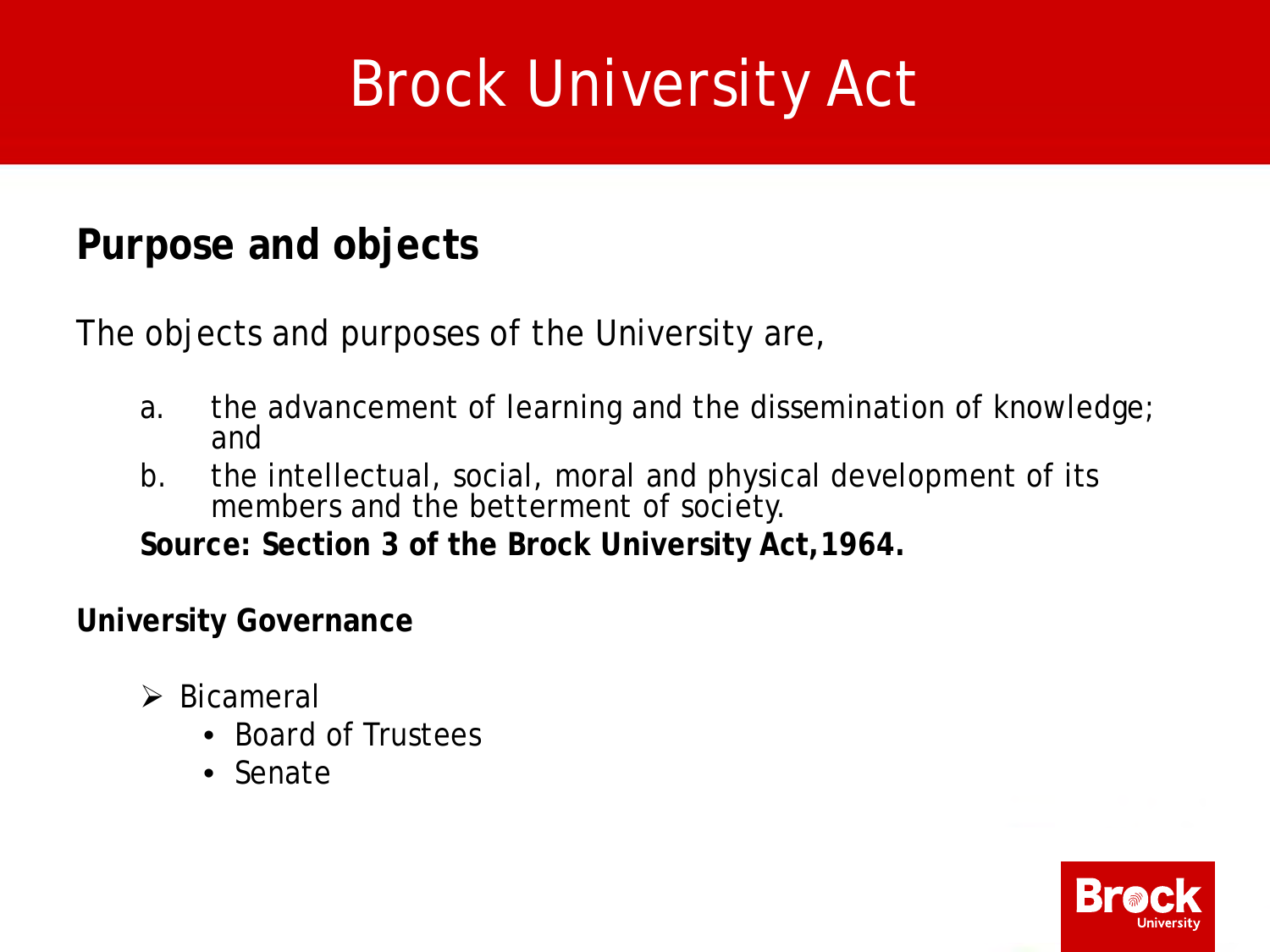# Academic Governance and Institutional Flowchart



University Community – Faculty, Staff, Students, Alumni, Partners and Stakeholders

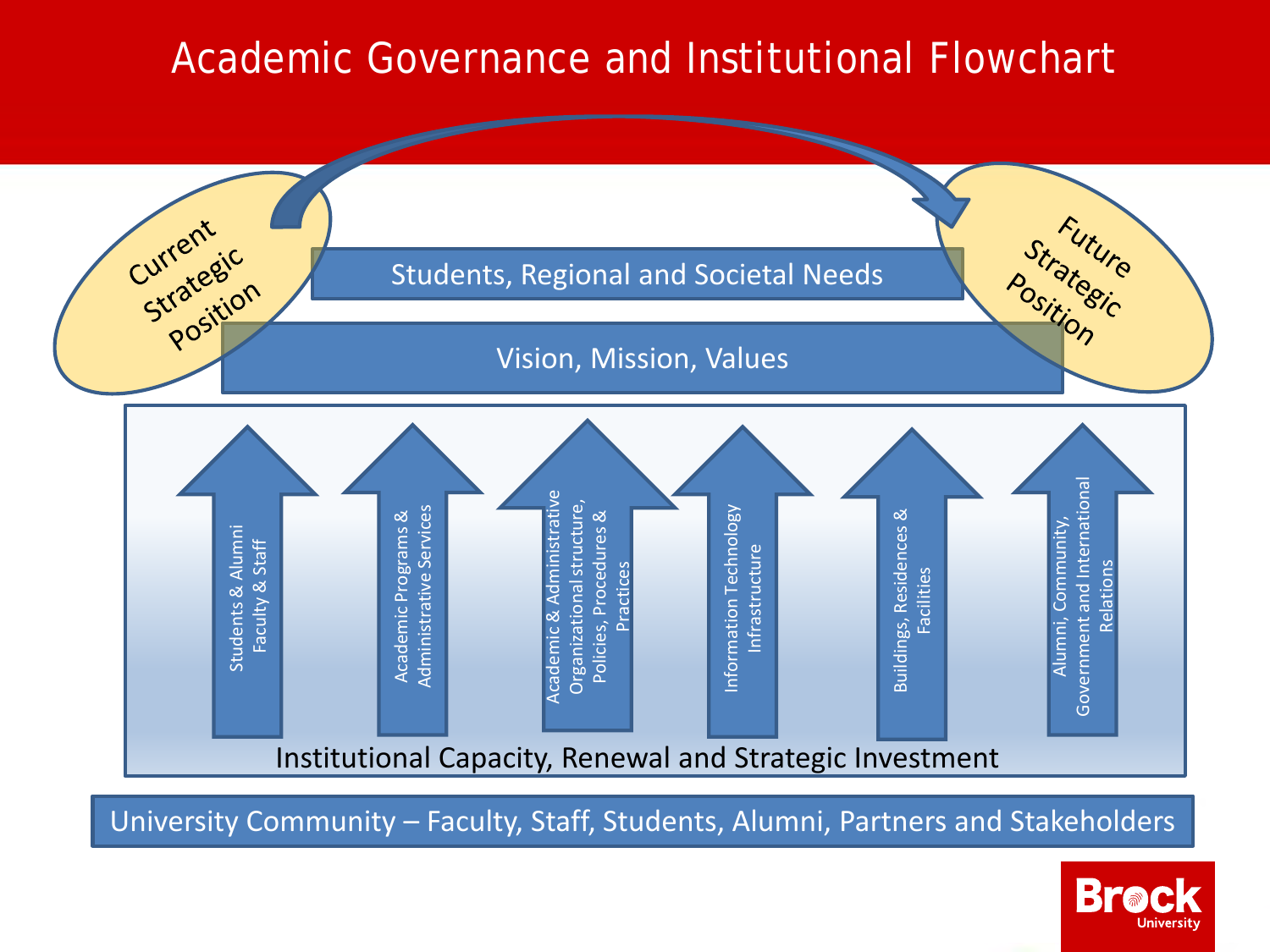## Academic and Institutional Governance Flowchart



Internal: University Community – Faculty, Staff, Students, Alumni, Partners and Stakeholders

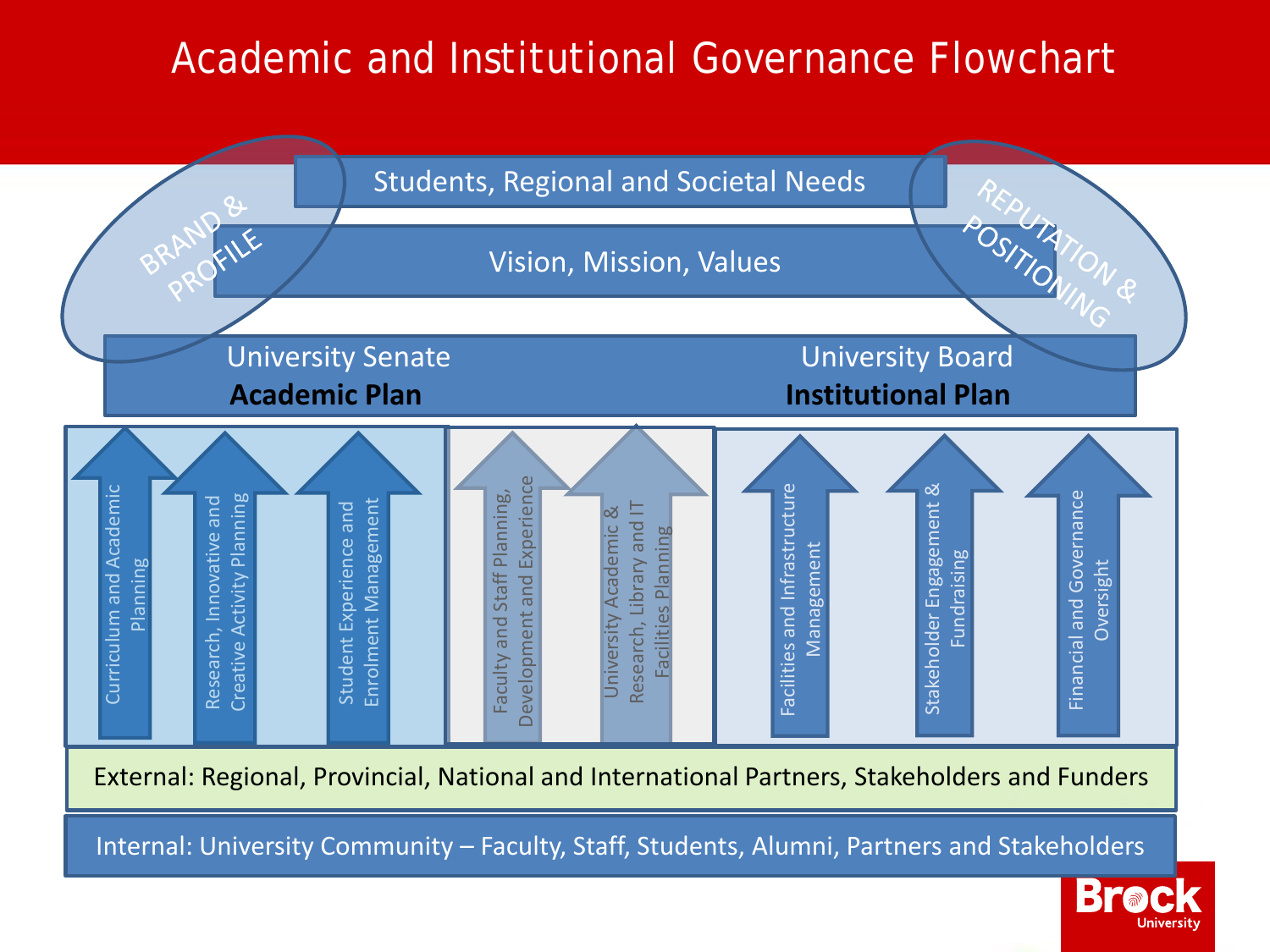# University Strategic Profile

| <b>Strategic Profile</b>                             |                                                                               |  |  |  |
|------------------------------------------------------|-------------------------------------------------------------------------------|--|--|--|
| <b>Current (2017)</b>                                | Potential Future (2023 - 2028)                                                |  |  |  |
| <b>Comprehensive University, Primarily</b>           | Comprehensive University, Balanced Liberal                                    |  |  |  |
| Liberal Arts/Science Programs, Co-op &               | Arts/Science Programs, Co-op & Experiential,                                  |  |  |  |
| <b>Experiential &amp; Some Professional</b>          | Professional, Entrepeneurial, Full-time, Part-                                |  |  |  |
| Programs, most full-time                             | time, On-line, Flexible Learning Offerings                                    |  |  |  |
| <b>Primarily Undergraduate with some</b>             | Undergraduate and enhanced Graduate                                           |  |  |  |
| Graduate student enrollments with                    | student enrollments with growth in                                            |  |  |  |
| internationalization (10 percent)                    | Internationalization (e.g., 15 percent)                                       |  |  |  |
| <b>Indigenous Education and Enrolment</b>            | Indigenous Education and Enrolment growth                                     |  |  |  |
| Primary teaching and learning with some              | Strong teaching and learning as well as                                       |  |  |  |
| research leadership university                       | research intensive leadership university                                      |  |  |  |
| Student centred, regional university with            | Student centred, regional University-                                         |  |  |  |
| single primary campus along with                     | Community Engaged with regional multi-                                        |  |  |  |
| downtown and other campuses                          | campuses and national prominence                                              |  |  |  |
| <b>Steady State Enrolment</b><br>$(19,000$ for 2017) | <b>Growing Enrolment</b><br>(19,200 for 2018 and potential 25,000 by<br>2028) |  |  |  |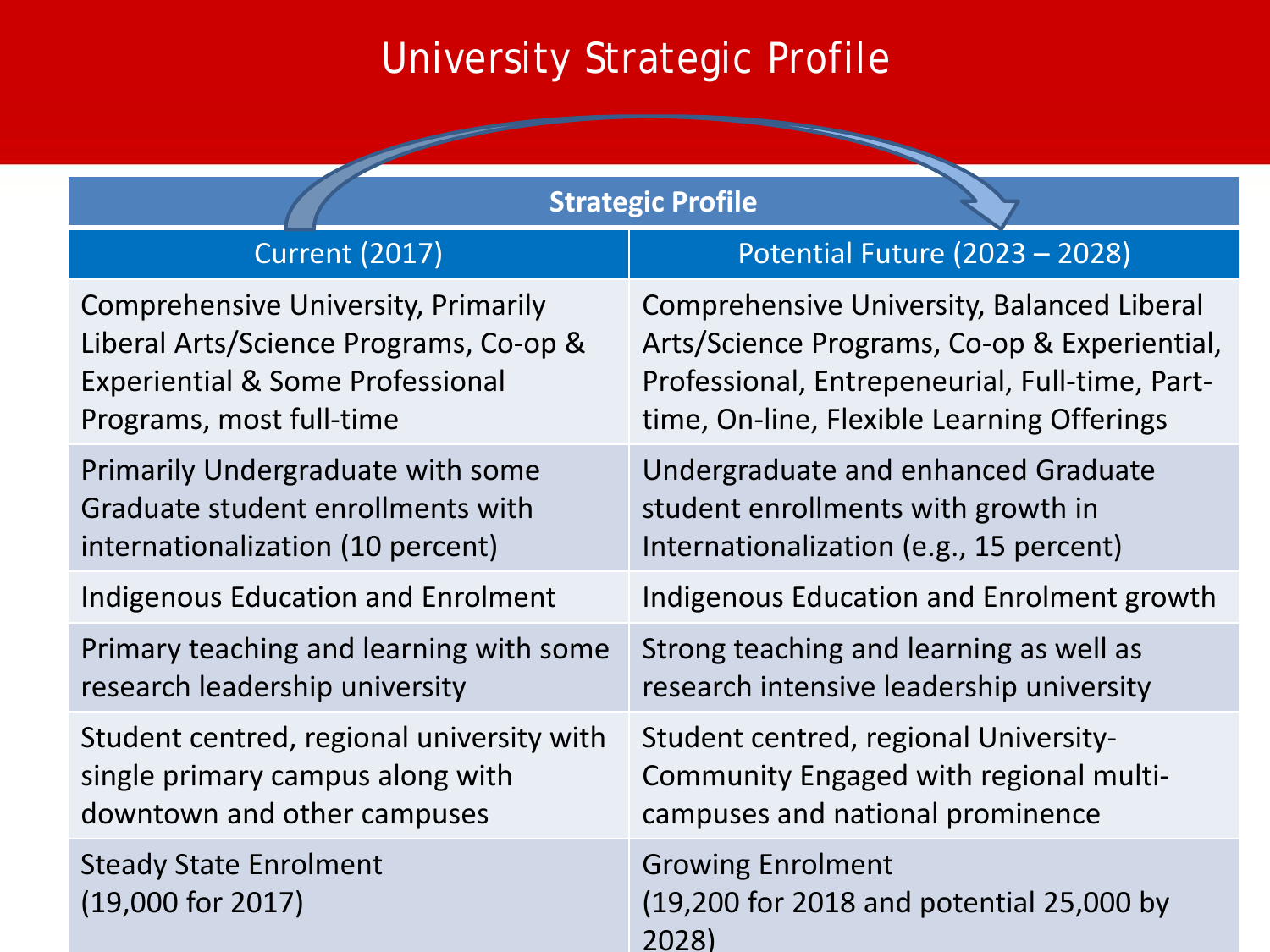# University Academic Profile



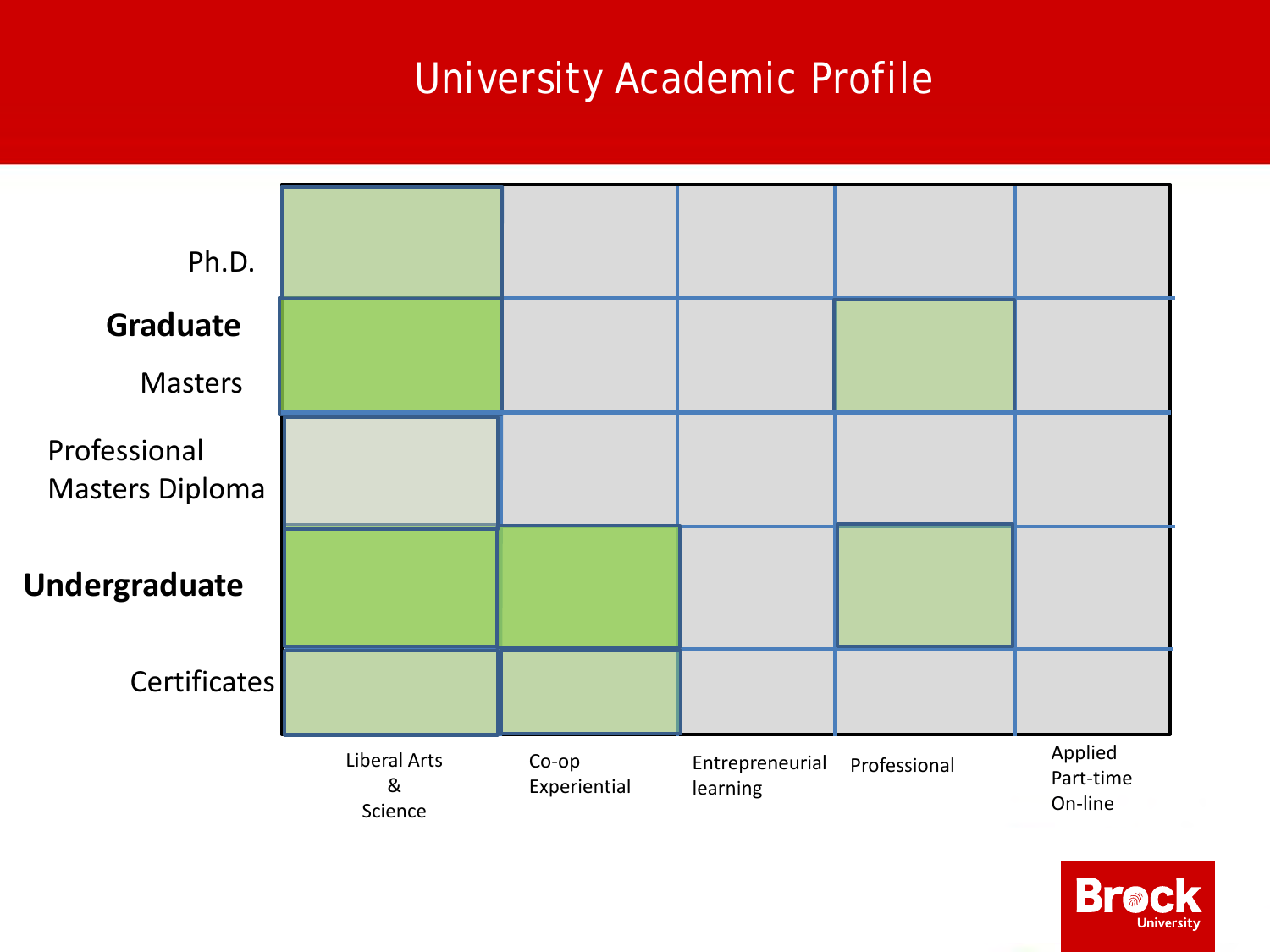# University Enrolment Profile – 2018 – 2023/28

Sept 15, 2017 enrolments at XXX at XX% from last year  $\blacktriangleright$ 

|                                        | 2018       | 2023/28    |
|----------------------------------------|------------|------------|
| First-year or first-time at BU         | <b>XXX</b> | <b>XXX</b> |
| Indigenous students<br>(Self-declared) | <b>XXX</b> | <b>XXX</b> |
| <b>Graduate students</b>               | <b>XXX</b> | <b>XXX</b> |
| Part-time students                     | <b>XXX</b> | <b>XXX</b> |
| <b>Full-time students</b>              | <b>XXX</b> | <b>XXX</b> |
| Applications                           | <b>XXX</b> | <b>XXX</b> |
| <b>Residence Occupancy</b>             | XXX        | <b>XXX</b> |

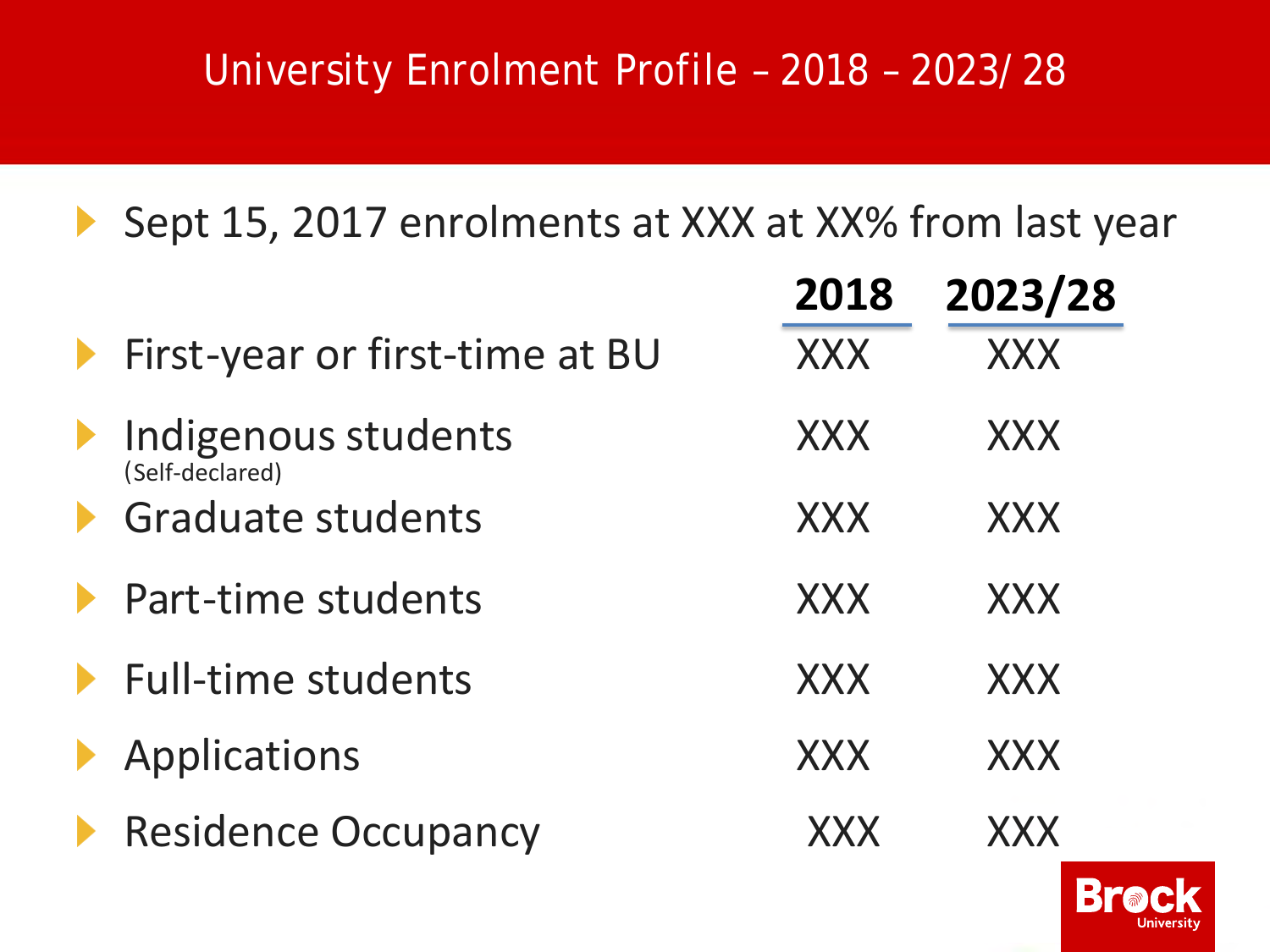# University Positioning and Trajectory

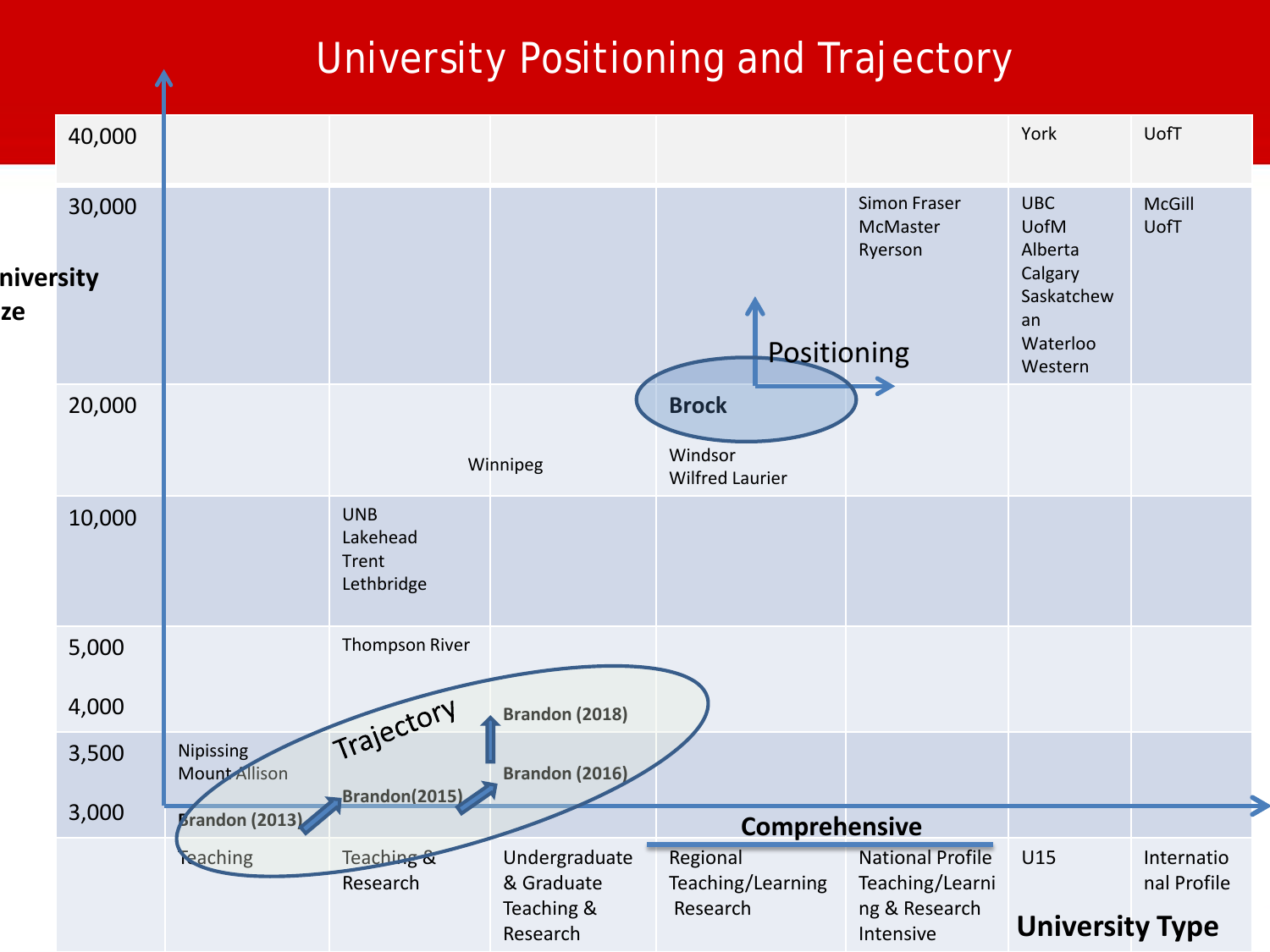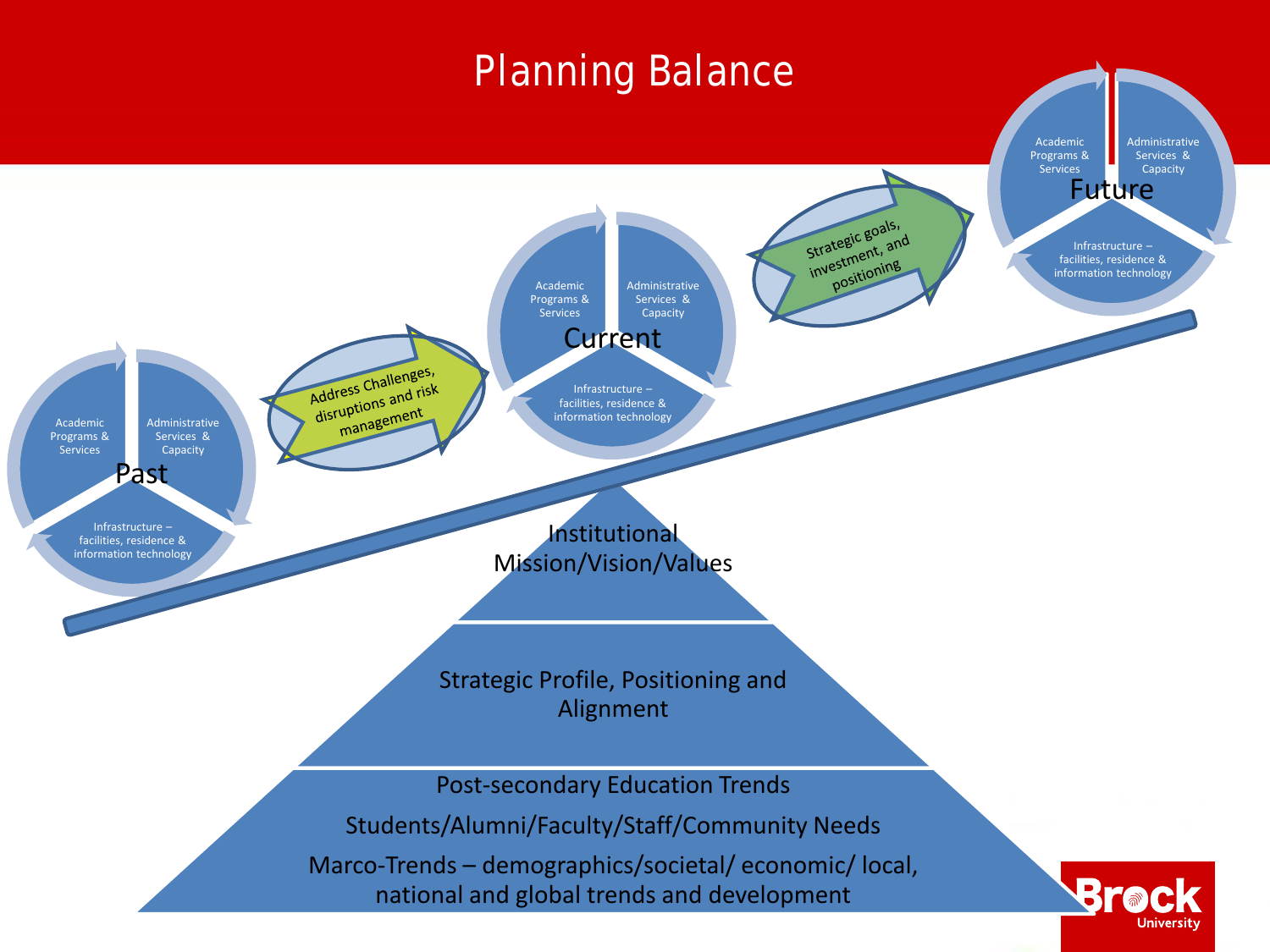# Employment Rate and College/University Rate



**Brac** University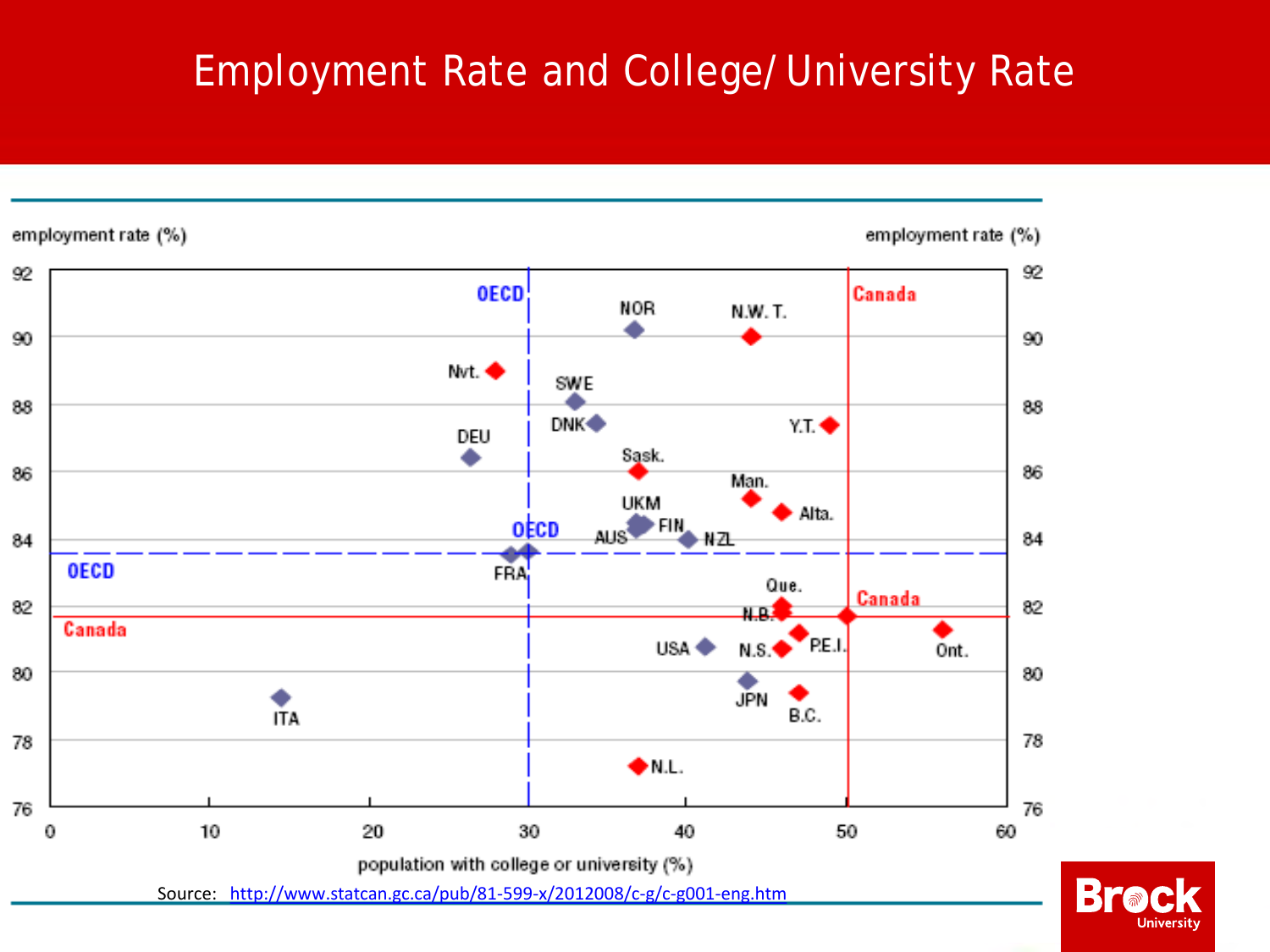# Employment Rate and University Rate



Source: http://www.statcan.gc.ca/pub/81-599-x/2012008/c-g/c-g002-eng.htm

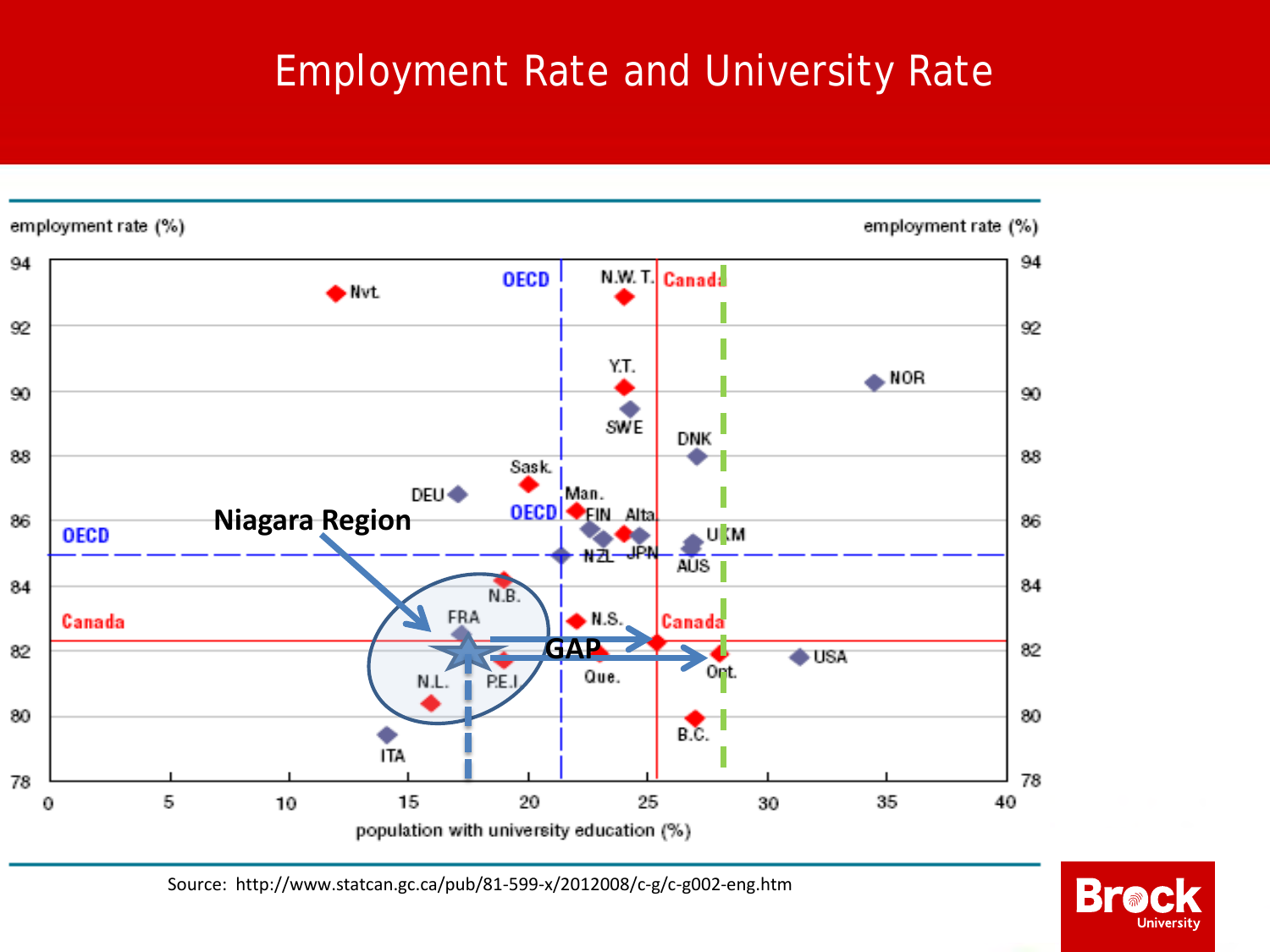# Institutional Planning Cycle



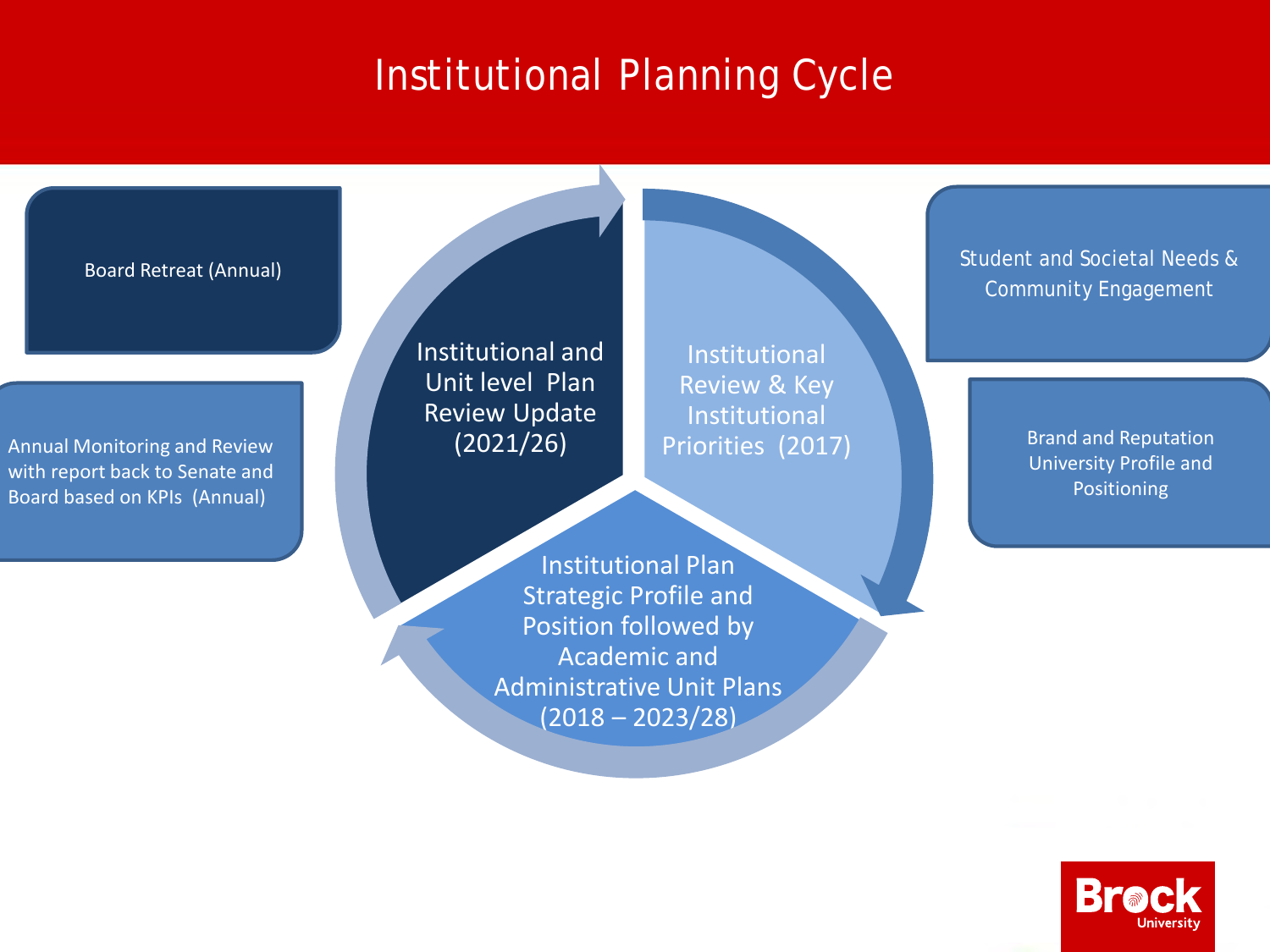## Institutional Philosophy

Students, Regional and Societal Needs

Vision, Mission, Values

BRAND &

Faculty, staff, financial capacity, technology, infrastructure (Input Mechanism)

#### University as a Mechanism District of the University as a Community

Students, faculty, staff, alumni, community, region, province, beyond (Stakeholder Community)

REPUTATION &

Academic & Administrative Planning - Processes

Graduation rates, researching funding, teaching evaluation, class size, space utilization, commercialization, financial ratios, donations, and number of local, national and international partnerships agreements

Student, Alumni, Faculty and Staff development and engagement, Diversity, Retention rate, research and innovation, knowledge dissemination, HTP, community development & engagement, regional economic growth, provincial & national prosperity, and global context

Measure the temperature **Strategy**

Measure the Climate

KPI **Culture**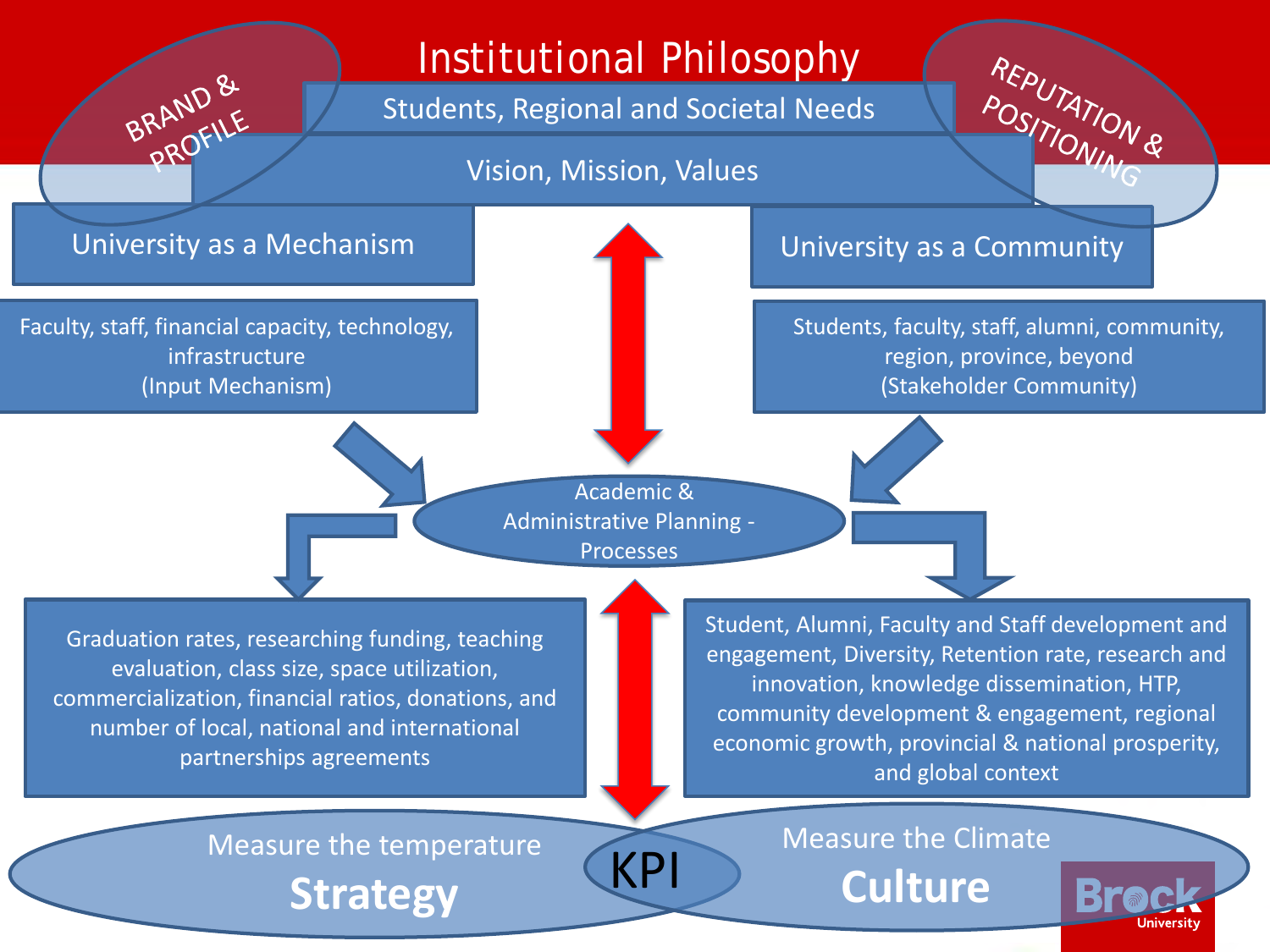### Institutional Planning From Here to There

Summary of Environmental Scan and Consultation Findings – trends, themes and priorities

Environmental Scan and University Community and Stakeholder Consultation

 $\sim$ 

Review of Priorities of Past and Current Draft of the Institutional Plan, Priorities and Inferred Trajectory

Refine Institutional Priorities, Action Plan, and Measurable Outcome Expected (KPI's) aimed at supporting the Strategic Positioning and Profile of the University

Finalize Institutional Plan through consultation with **Senate and University** Community prior to motion for approval at Board

> Academic and Administrative Unit Level Plans

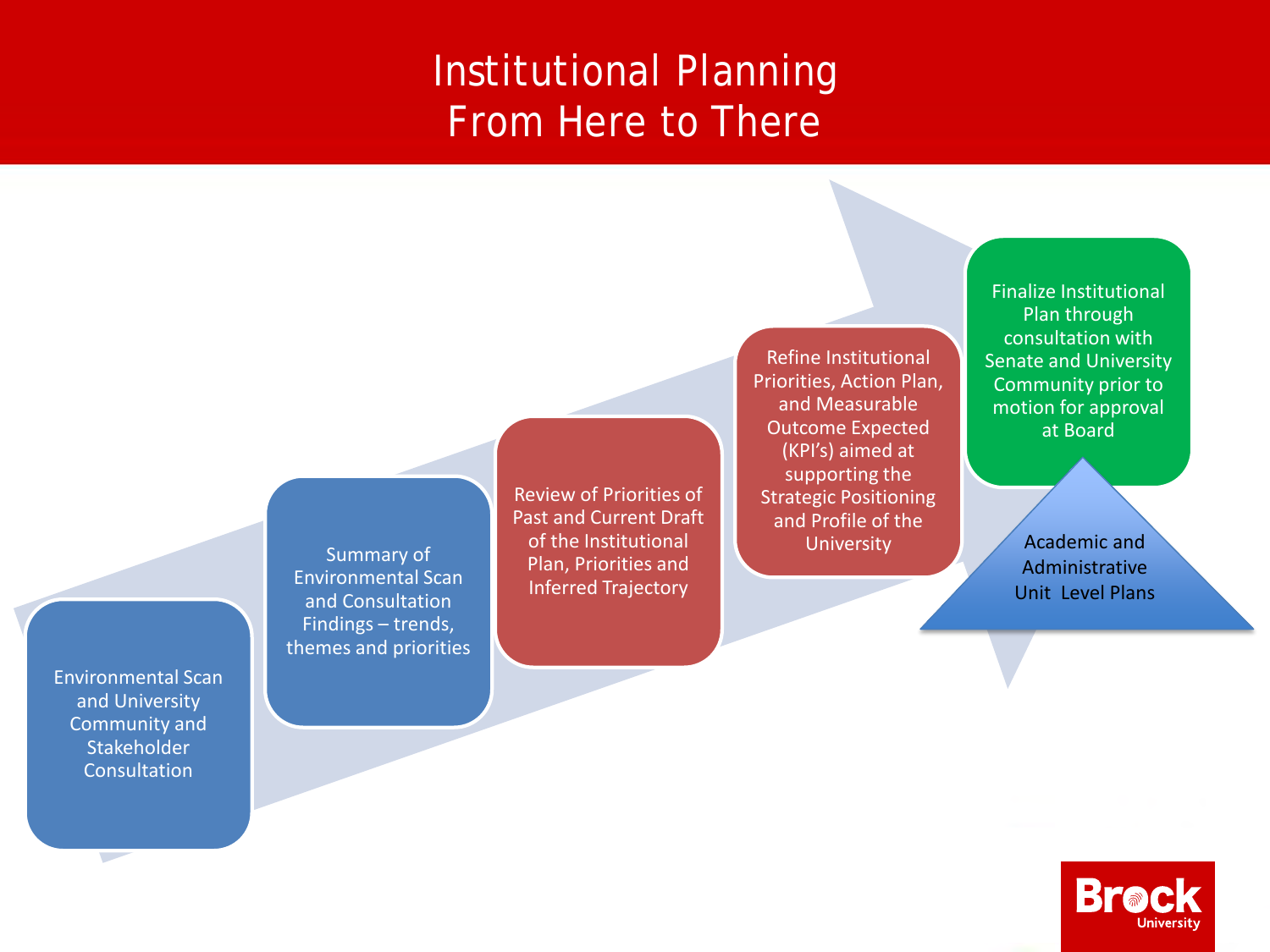<span id="page-16-0"></span>

Niagara Region 1812 Sir Isaac Brock Way St. Catharines, ON L2S 3A1 Canada brocku.ca

#### **Strategic Plan Steering Committee Terms of Reference September 2017**

**Purpose**

To support the development of an integrated strategic plan and shared academic priorities for consideration for approval by the Board of Trustees that advances the mission, vision and values of Brock University as a comprehensive university through consultation with Senate, Board, Faculties, and Academic Service and Administrative Units as well as engagement across the university community, including students, faculty, staff, alumni, donors, regional partners and other stakeholders.

#### **Roles and Responsibilities**

The roles and responsibilities of the Steering Committee will include the following:

- 1. To provide context and guidance on the review and findings of the existing strategic positioning of the university, including the strengths, opportunities, and challenges of the university; the emerging trends and developments affecting post-secondary educational institutions; and a broad environmental scan, situational analysis and benchmarking of the current setting and trends shaping post-secondary education and comprehensive universities at the provincial, national and international levels;
- 2. To present the findings of the environmental scan and situational analysis to faculty, staff, students, alumni, stakeholders and partners and to solicit their views on the current university profile and positioning and its potential future profile and positioning based on their identification of its strengthens and opportunities as well as the priorities that would have to be pursued to transform the university from its current state to the potential future state;
- 3. To determine the refinements and augmentation needed in the themes and priorities of the current draft Strategic Plan to further reflect the findings determined through the environmental scan, situational analysis, and consultation process in order to draft a new consolidated Strategic Plan along with the supportive action items and measurable outcomes for the transition of the university from its current to future desired situation;
- 4. To consult with Senate, the Board, and, through town halls, the university community (on and off-campus) on the priorities, strategic direction and future strategic positioning and profile implied by the new draft consolidated Strategic Plan and to take into account the comments and suggestions in developing a finalized Plan;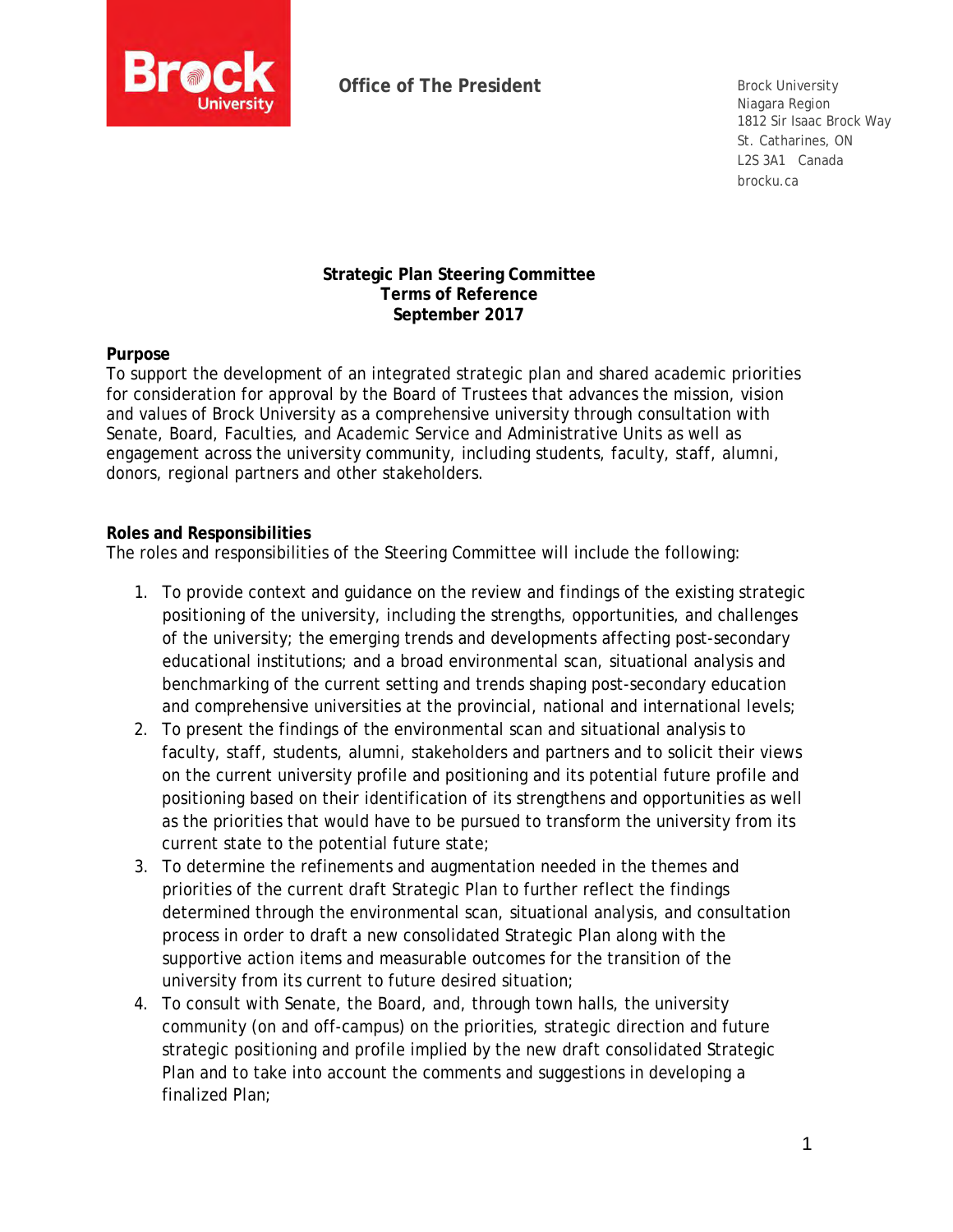5. To consult with Senate on the finalized consolidated Strategic Plan and to take into account the comments of Senate prior to the final Strategic Plan being presented to the Board for consideration of a motion for approval.

#### **Expected Outcome**

The expected outcome of the activities of the Steering Committee is as follows:

- 1. The development of a broad report on the current strategic profile and positioning of the university and the trends developing in the post-secondary education sector affecting the current and future development, strengths, opportunities and direction of the university. This work will form an early chapter on the Current Development and Trends in the University's Strategic Plan;
- 2. Develop a report on the key findings from the consultation across the university community informed by the information and findings associated with the Current Development and Trends document as well as the presentation of the institutional priorities identified in the current draft of the strategic plan;
- 3. Identify key priorities emerging from the consultation process as well as make suggestions on potential modifications and additions needed to the current draft of the strategic plan;
- 4. Development of a new draft strategic plan that support the development of a shared mission and vision of the university's strategic profile and positioning for the next 5 to 10 year period based on consultation and consensus building across the university community;
- 5. Review and comment on the final draft of the Strategic Plan to be presented to Senate for comments prior to being presented to Senate and submitted to the Board of Trustees for consideration for approval.

#### **Governance**

The Steering Committee will be chaired by the University President with members selected to reflect a broad cross-section of the university community and stakeholders.

**Proposed Steering Committee Membership**

1. For the Board, the chairs of the Board sub-committees for Strategic Planning, Governance & Nomination, and Financial Planning and Investment. Three members.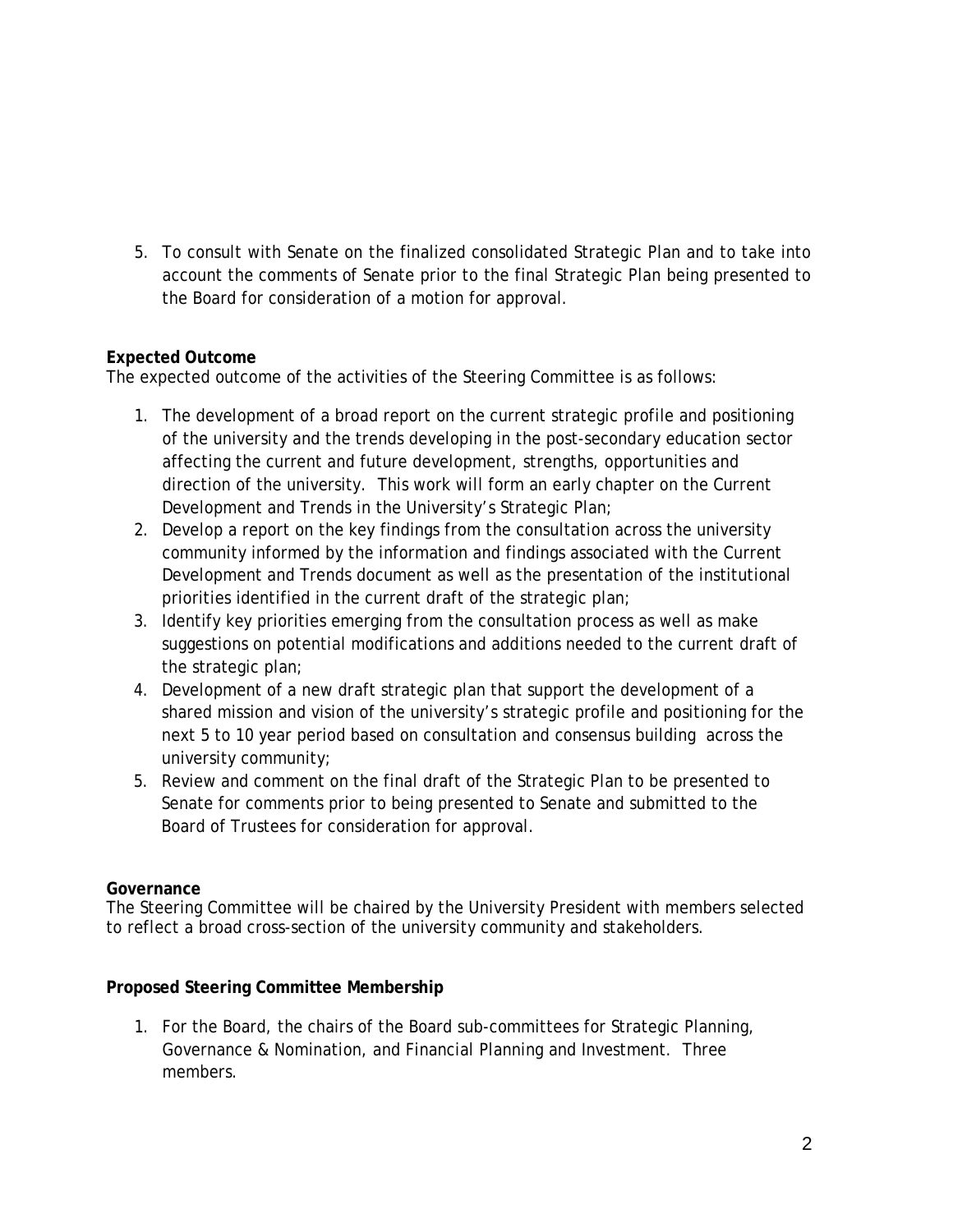- 2. For Senate, Chair and Vice-Chair of Senate, Chair of Senate Sub-committees for Planning, Priorities and Budget Advisory Committee, Undergraduate Program, and Graduate Studies. Five members.
- 3. For Students, President of Brock University Student University and President of Brock University Graduate Students Association. Two members.
- 4. For Alumni, President of the Brock University Alumni Association. One member,
- 5. For Faculty, three Deans and three faculty members ensuring all six faculties are fully represented as well as the University Librarian and a representative from Brock Athletics. Eight members.
- 6. For Indigenous Students and Communities, the Chair and Vice-Chair of Brock's Aboriginal Education Council, representative from Brock's Two Row Council, and the University Elder. Four members.
- 7. For Human Rights, Diversity and Inclusion, Chair of the Human Rights Task Force. One member.
- 8. For Community Organizations, CEO/Chair of the Niagara Region Chamber of Commerce, CEO/Chair of the YWCA, CEO/Chair of the United Way, CEO of Niagara Health; Four members.
- 9. Vice-President, Academic, Vice-President, Research, and Vice-President, Administration. Three members.
- 10. Vice-Provost, Teaching, Learning and Student Success, and Vice-Provost, Enrolment, Management and International, and University Registrar. Three members.
- 11. One member selected by the President. One member.
- 12. One member selected by the Chair of the Board of Trustees. One member.
- 13. Total number of members: 36 members plus the Chair (President) totaling 37 members.

#### **Meetings**

- 1. It is expected that there will be three meetings of the full committee for a duration of approximately three hours each; however, up to five meetings may be held depending on the time needed to develop a shared vision and priorities for the future strategic profile and positioning of the University.
- 2. It is expected that each member of the committee will attend at least 2 facilitated consultation meetings with stakeholders with each consultation session lasting approximately 2 hours each. Consultation sessions will include the following groups: students, faculty, staff, alumni, community members, economic development offices; City/town Council for each of the 12 municipal and Niagara